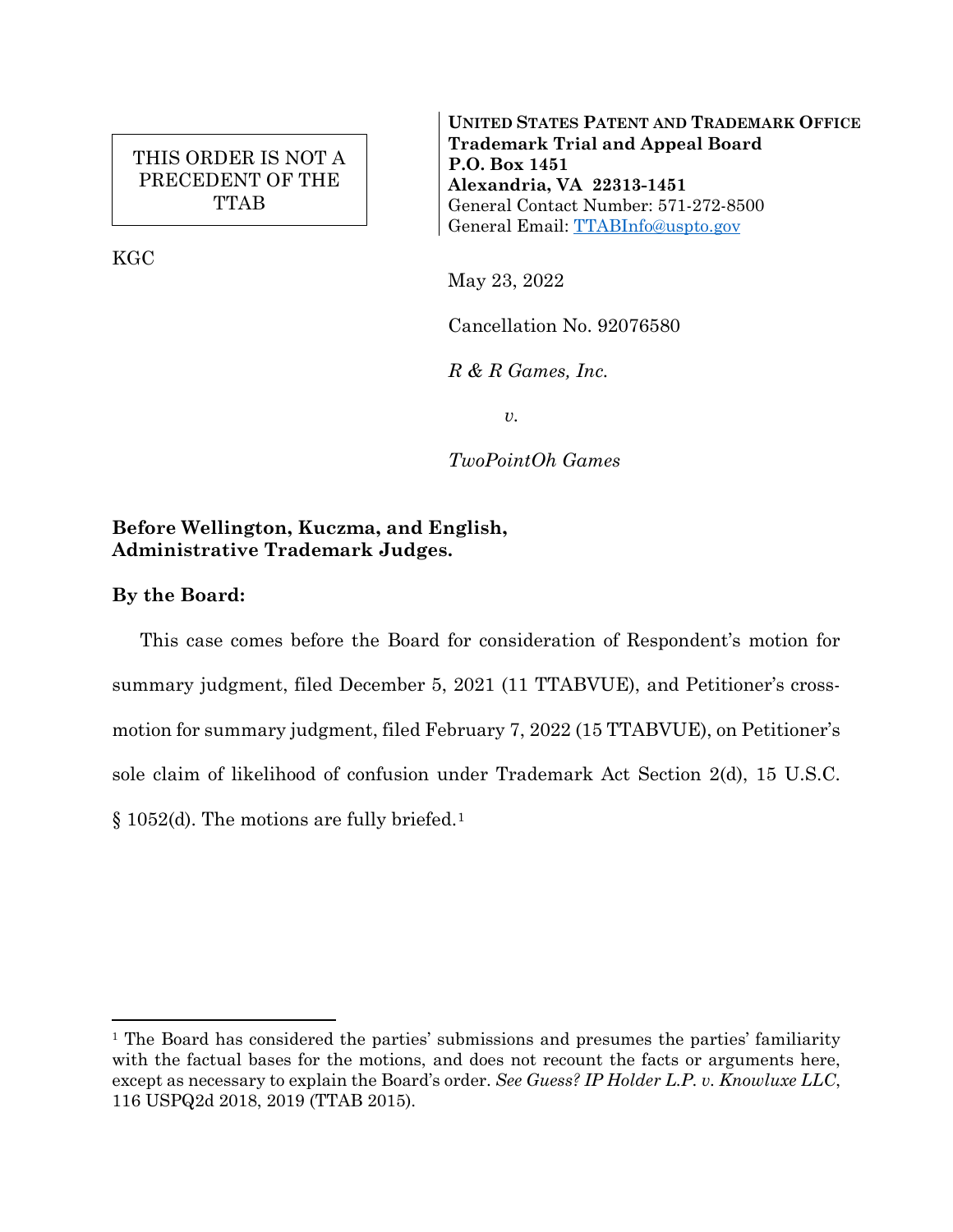## **Background**

Respondent owns a registration for the standard character mark YOU'RE AN IDIOT on the Principal Register for "card games; game cards" in International Class 28.[2](#page-1-0)

Petitioner seeks to cancel this registration on the sole ground of likelihood of confusion, pleading, among other things, ownership of a registration for the standard character mark YOU MUST BE AN IDIOT! on the Principal Register for "board games" also in International Class 28.[3](#page-1-1) *See* 1 TTABVUE.

In its answer, Respondent denies the salient allegations in the petition for cancellation. *See* 6 TTABVUE.

### **Summary Judgment Standard**

Summary judgment is an appropriate method of disposing of cases in which there are no genuine disputes as to any material facts and the moving party is entitled to judgment as a matter of law. Fed. R. Civ. P. 56(a). In reviewing a motion for summary judgment, the evidentiary record must be viewed in the light most favorable to the non-moving party, and all justifiable inferences to be drawn from the undisputed facts must be drawn in favor of the non-moving party. *See Mayer/Berkshire Corp. v. Berkshire Fashions, Inc.*, 424 F.3d 1229, 76 USPQ2d 1310, 1314 (Fed. Cir. 2005); *Lloyd's Food Prods., Inc. v. Eli's, Inc.*, 987 F.2d 766, 25 USPQ2d 2027, 2029 (Fed. Cir.

<span id="page-1-0"></span> <sup>2</sup> Registration No. 5524635 issued on July 24, 2018, based on an application filed on December 21, 2017.

<span id="page-1-1"></span><sup>3</sup> Registration No. 3137118 issued on August 29, 2006, based on an application filed on February 14, 2005; renewed.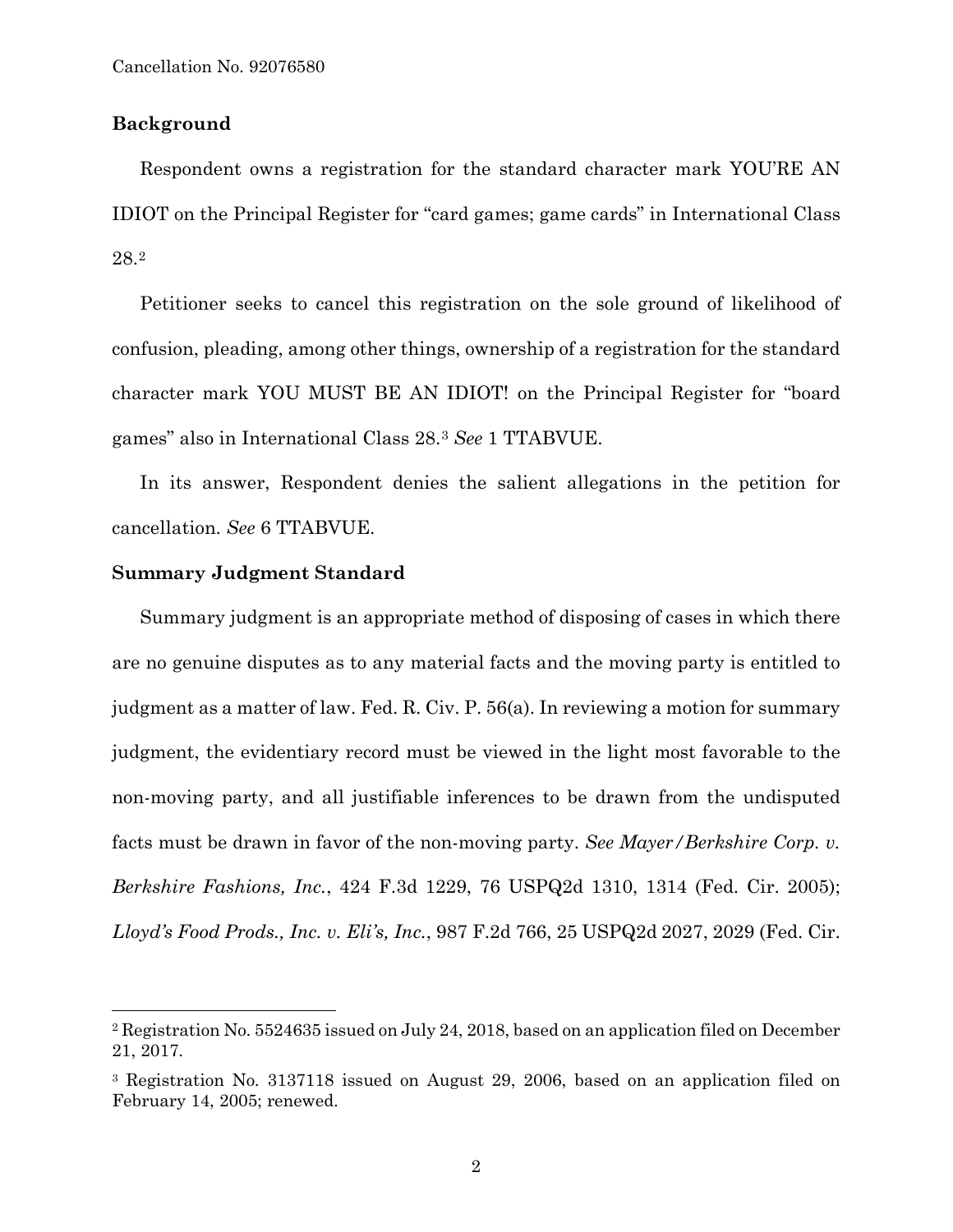1993); *Olde Tyme Foods, Inc. v. Roundy's, Inc.*, 961 F.2d 200, 22 USPQ2d 1542, 1544 (Fed. Cir. 1992). We may not resolve disputes of material fact; we may only ascertain whether a genuine dispute regarding a material fact exists. *See Lloyd's Food Prods.*, 25 USPQ2d at 2029; *Olde Tyme Foods*, 22 USPQ2d at 1544.

The party moving for summary judgment has the burden of demonstrating that the material facts are not genuinely in dispute by:

- 1. citing to the record, including affidavits or declarations, admissions, or interrogatory answers, and showing the cited materials do not establish a genuine dispute; or,
- 2. showing that the non-moving party cannot produce admissible evidence sufficient to create a genuine dispute.

Fed. R. Civ. P. 56(c)(1). If the moving party carries this part of its burden, the nonmoving party may not rest on mere allegations, but must designate specific portions of the record or produce additional evidence showing the existence of a genuine dispute of material fact for trial. *See Venture Out Props. LLC v. Wynn Resort Holdings, LLC*, 81 USPQ2d 1887, 1890 (TTAB 2007). The moving party also has the burden of showing that it is entitled to judgment as a matter of law based on the established, undisputed facts. *See generally Celotex Corp. v. Catrett*, 477 U.S. 317 (1986); *Anderson v. Liberty Lobby, Inc.*, 477 U.S. 242 (1986); *Matsushita Elec. Indus. Co. v. Zenith Radio Corp.*, 475 U.S. 574 (1986).

On cross-motions for summary judgment, each moving party has the burden as to its own motion, and the Board evaluates each motion on its own merits and resolves all doubts and inferences against the party whose motion is being considered. *Mingus Constructors, Inc. v. United States*, 812 F.2d 1387, 1390-91 (Fed. Cir. 1987); *Drive*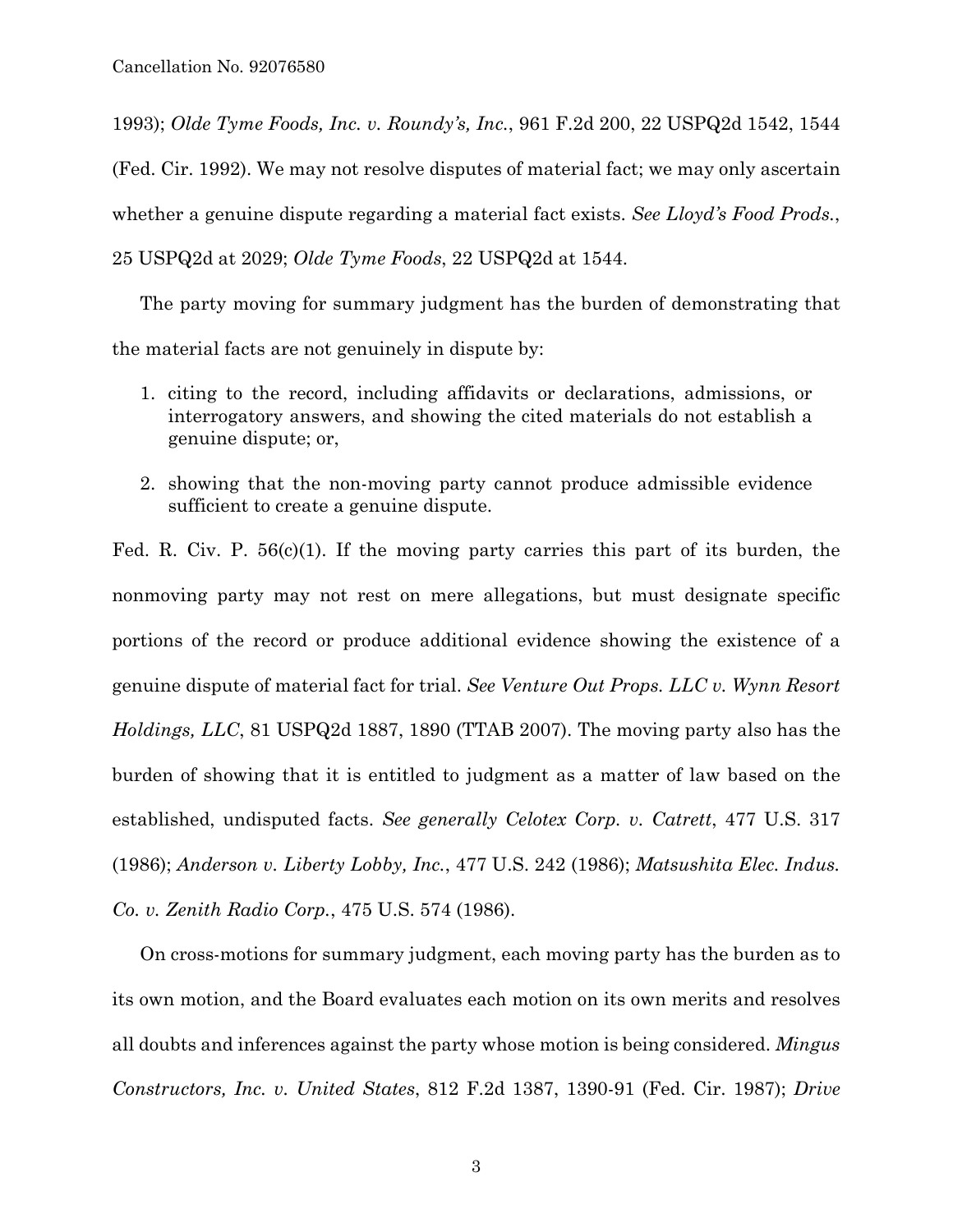*Trademark Holdings LP v. Inofin*, 83 USPQ2d 1433, 1437 (TTAB 2007). The mere fact that cross-motions for summary judgment have been filed does not necessarily mean that there is no genuine dispute of material fact or that a trial is unnecessary. *See, e.g.*, *Drive Trademark Holdings*, 83 USPQ2d at 1437; *Univ. Book Store v. Univ. of Wis. Bd. of Regents*, 33 USPQ2d 1385, 1389 (TTAB 1994).

To prevail on its cross-motion for summary judgment, Petitioner must demonstrate no genuine dispute that: (1) it has entitlement to a statutory cause of action;[4](#page-3-0) (2) it has priority; and (3) contemporaneous use of the parties' marks on the identified goods would be likely to cause confusion, mistake, or to deceive consumers regarding the source of the goods. *See Compagnie Gervais Danone v. Precision Formulations, LLC*, 89 USPQ2d 1251, 1253 (TTAB 2009) (citations omitted).

For Respondent to prevail on its motion, it must establish no genuine dispute as to the inverse of any of the three preceding elements. *See Omega SA v. Alpha Phi Omega*, 118 USPQ2d 1289, 1293 (TTAB 2016).

### **Analysis**

 $\overline{a}$ 

### Entitlement to a Statutory Cause of Action

Entitlement to a statutory cause of action must be established in every inter partes case. *See Austl. Therapeutic Supplies Pty. Ltd. v. Naked TM, LLC*, 965 F.3d

<span id="page-3-0"></span><sup>4</sup> Board decisions have previously analyzed the requirements of Sections 13 and 14 of the Trademark Act, 15 U.S.C. §§ 1063-64, under the rubric of "standing." Despite the change in nomenclature, our prior decisions and those of the Federal Circuit interpreting Sections 13 and 14 remain applicable. *See Spanishtown Enters., Inc. v. Transcend Res., Inc.*, 2020 USPQ2d 11388, at \*2 (TTAB 2020); TRADEMARK TRIAL AND APPEAL BOARD MANUAL OF PROCEDURE § 309.03(b) (2021).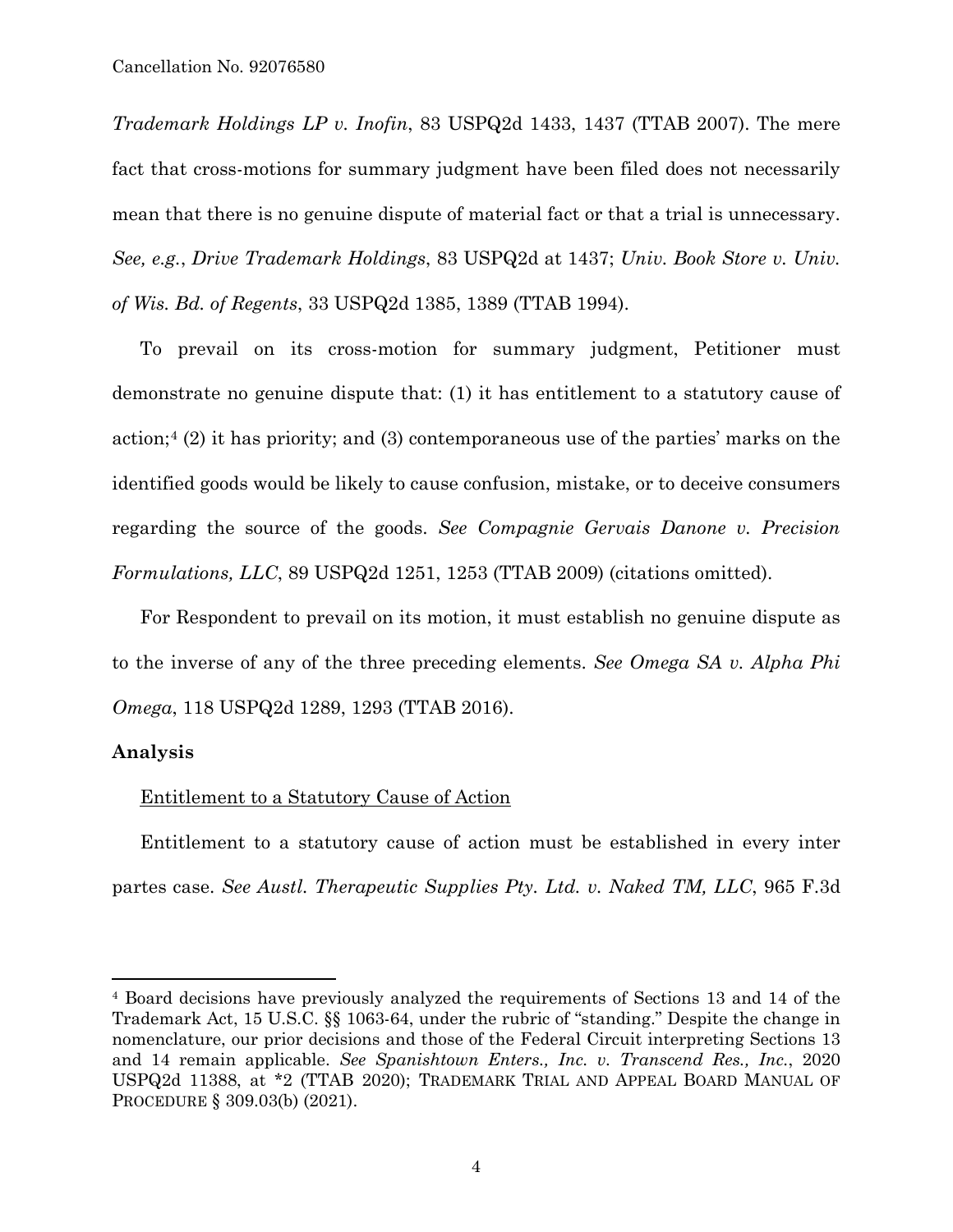1370, 2020 USPQ2d 10837, at \*3 (Fed. Cir. 2020), *cert. denied*, 142 S. Ct. 82 (2021) (citing *Lexmark Int'l, Inc. v. Static Control Components, Inc.*, 572 U.S. 118, 109 USPQ2d 2061, 2067 n.4 (2014)). In Board proceedings, to establish entitlement under Section 14 of the Trademark Act, the plaintiff must prove that cancelling the registration is within the zone of interests protected by the statute and that the plaintiff has a reasonable belief of damage proximately caused by continued registration of the mark. *See Peterson v. Awshucks SC, LLC*, 2020 USPQ2d 11526, at \*5 (TTAB 2020); *see also Corcamore, LLC v. SFM, LLC*, 978 F.3d 1298, 2020 USPQ2d 11277, at \*6-7 (Fed. Cir. 2020), *cert. denied*, 141 S. Ct. 2671 (2021); *Austl. Therapeutic Supplies*, 2020 USPQ2d 10837, at \*3; *Empresa Cubana Del Tabaco v. Gen. Cigar Co.*, 753 F.3d 1270, 111 USPQ2d 1058, 1062 (Fed. Cir. 2014).

In its petition for cancellation Petitioner pleads ownership of Registration No. 3137118 (1 TTABVUE 3, ¶ 2) as the basis of its likelihood of confusion claim (*id.* at 5, ¶ 13).[5](#page-4-0) In its motion for summary judgment, Respondent stipulates that: (1) "Petitioner has established an entitlement to bring a statutory cause of action" (11 TTABVUE 3, ¶ 1); (2) "Petitioner is the owner of U.S. Registration No. 3,137,118 for the mark YOU MUST BE AN IDIOT! for 'board games,' in International Class 28" (*id.* at 3, ¶ 2); and (3) Petitioner's registration is "existing" (*id.* at 3-4, ¶¶ 5-10, 12-13).

In view thereof, there is no genuine dispute that Petitioner is entitled to a statutory cause of action. *See New Era Cap Co., Inc. v. Pro Era, LLC*, 2020 USPQ2d

<span id="page-4-0"></span> <sup>5</sup> Petitioner, however, did not submit a copy of its registration with the petition for cancellation. *See* Trademark Rule 2.122(d) (allowing plaintiffs to make pleaded registrations of record by attaching copies, showing current status and title, with the complaint).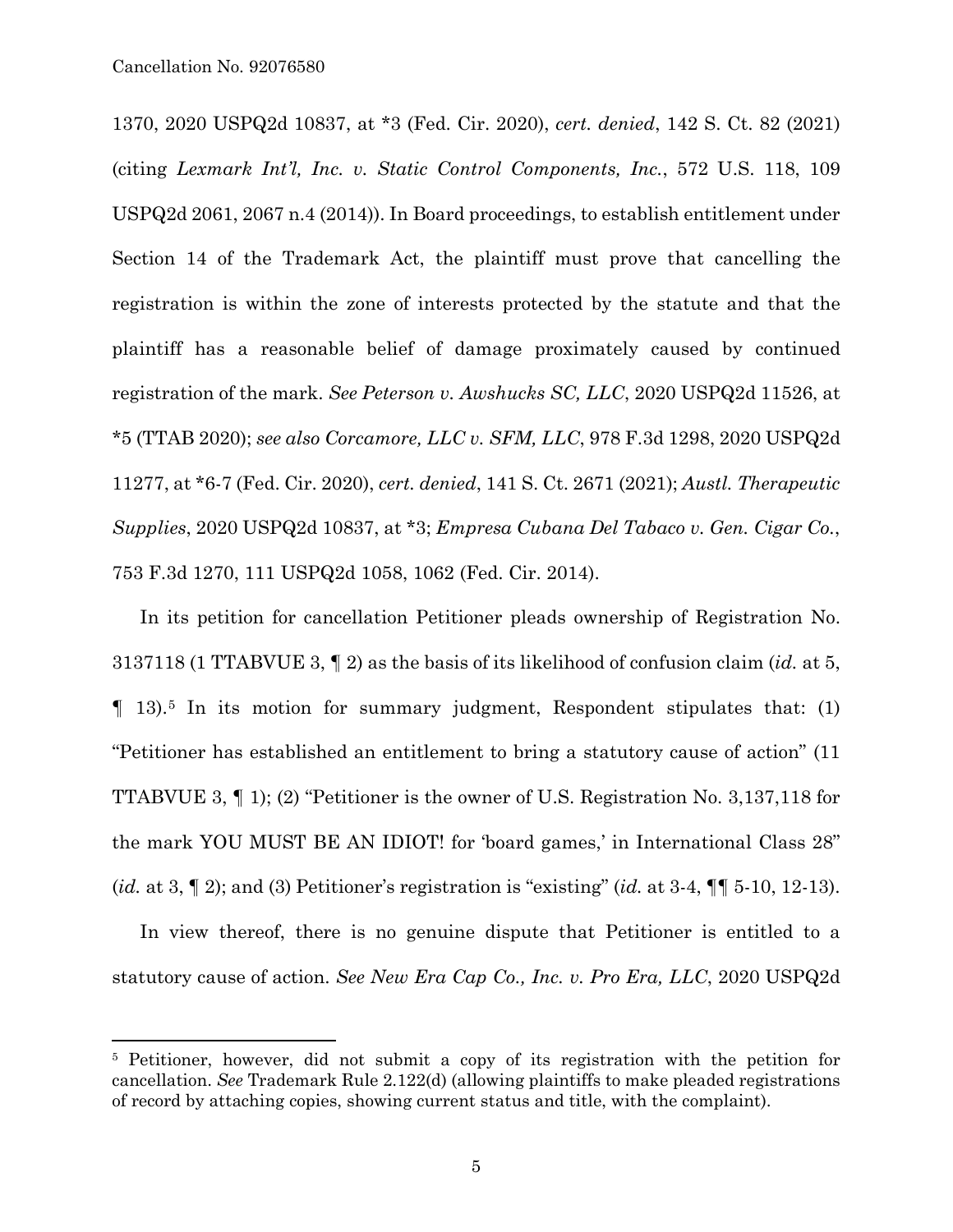10596, at \*6 (TTAB 2020) (citing *Lipton Indus., Inc. v. Ralston Purina Co.*, 670 F.2d 1024, 213 USPQ 185, 189 (CCPA 1982)).

### Priority

Respondent stipulates that Petitioner owns "existing" Registration No. 3137118 for the mark YOU MUST BE AN IDIOT! for "board games" and "has priority in this cancellation proceeding" (11 TTABVUE 3, ¶¶ 2, 4-10, 12-13). Petitioner is entitled to rely on the filing date of the application underlying its pleaded registration to establish priority. *Christian Broad. Network, Inc. v. ABS-CBN Int'l*, 84 USPQ2d 1560, 1565-66 (TTAB 2007) (where both petitioner and respondent are owners of registrations, petitioner must prove priority of use and may rely on filing date of its application for registration to do so). Petitioner's February 14, 2005 filing date precedes Respondent's December 21, 2017 filing date, and Respondent has not argued, let alone introduced evidence of, prior use. Accordingly, we find no genuine dispute that Petitioner has priority.

#### Likelihood of Confusion

Our determination under Section 2(d) is based on an analysis of all of the facts in evidence that are relevant to the factors bearing on the issue of likelihood of confusion. *See In re E. I. du Pont de Nemours & Co.*, 476 F.2d 1357, 177 USPQ 563, 567 (CCPA 1973) (setting forth factors to be considered, referred to as "*DuPont* factors"). In any likelihood of confusion analysis, two key considerations are the similarities between the marks and the goods or services. *See Federated Foods, Inc. v. Fort Howard Paper Co*., 544 F.2d 1098, 192 USPQ 24, 29 (CCPA 1976).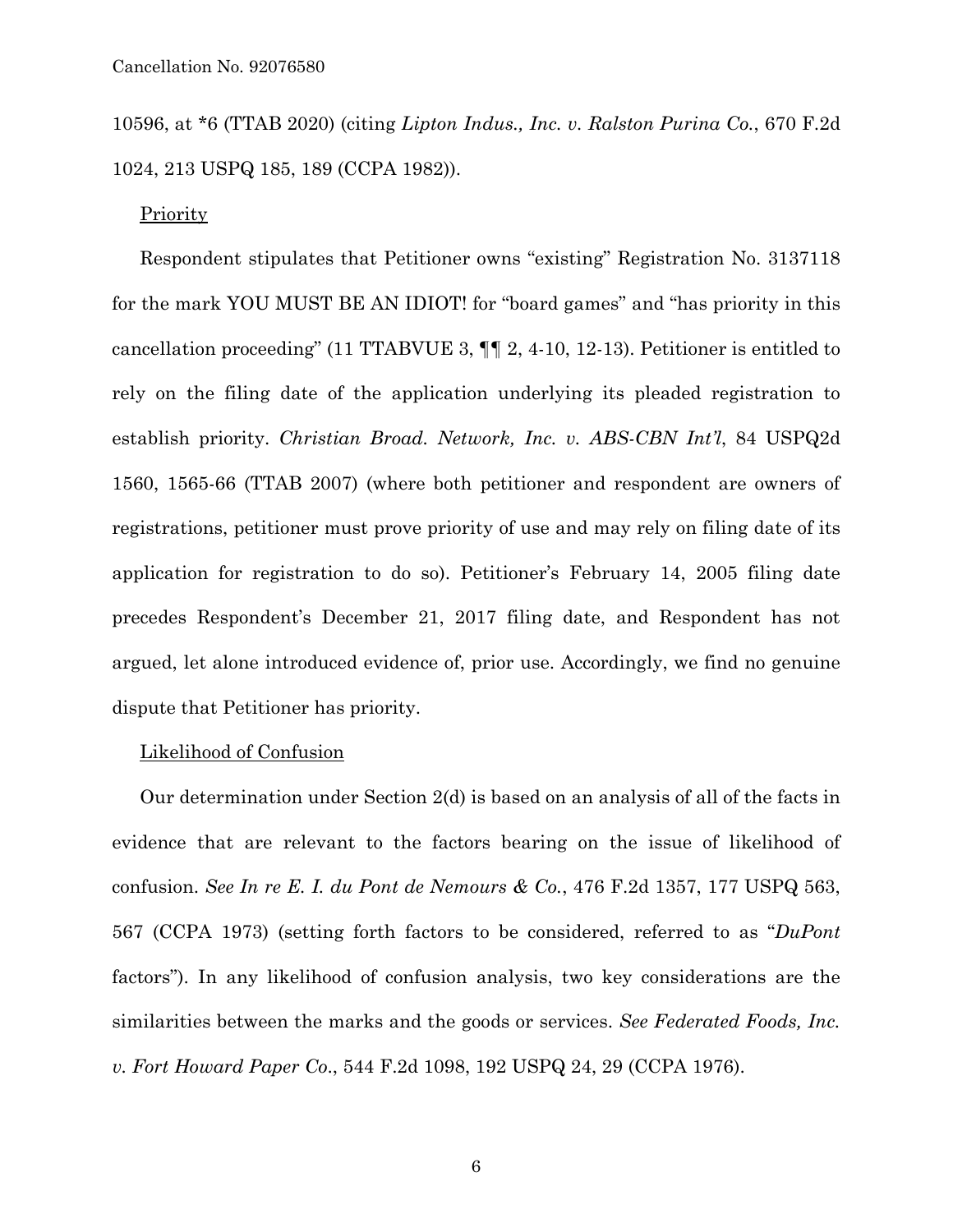Cancellation No. 92076580

We need only consider whether a genuine dispute exists as to the similarity of the

marks, the first *DuPont* factor, as Respondent "stipulates to the following:"

- 5. … that the products listed in [Respondent's] registration are similar and/or strongly related to the products listed in Petitioner's existing registration ….
- 6. … that the channels of trade for the products listed in [Respondent's] registration could be identical to the channels of trade for the products listed in Petitioner's existing registration ….
- 7. … that the products listed in [Respondent's] registration could be advertised via the same means and methods and in the same physical and online outlets as the products listed in Petitioner's existing registration ….
- 8. … that the products listed in [Respondent's] registration could be sold to the same types and classes of consumers as the products listed in Petitioner's existing registration ….
- 9. … that the products listed in [Respondent's] registration could be used by the same types and classes of consumers as the products listed in Petitioner's existing registration ….
- 10.… that the consumers who would purchase the products listed in [Respondent's] registration [and] Petitioner's existing registration … are of ordinary sophistication and intellect.
- 11.… that the products listed in [Respondent's] registration could be sold throughout the USA.
- 12.… that the products listed in [Respondent's] registration could be sold at the same price points as the products listed in Petitioner's existing registration ….
- 13.… that consumers would only exercise ordinary care in selecting and purchasing the products listed in [Respondent's] registration [and] Petitioner's existing registration….

11 TTABVUE 3-4, ¶¶ 5-13.

Regarding the "similarity or dissimilarity of the marks," we analyze "the marks

in their entireties as to appearance, sound, connotation and commercial impression."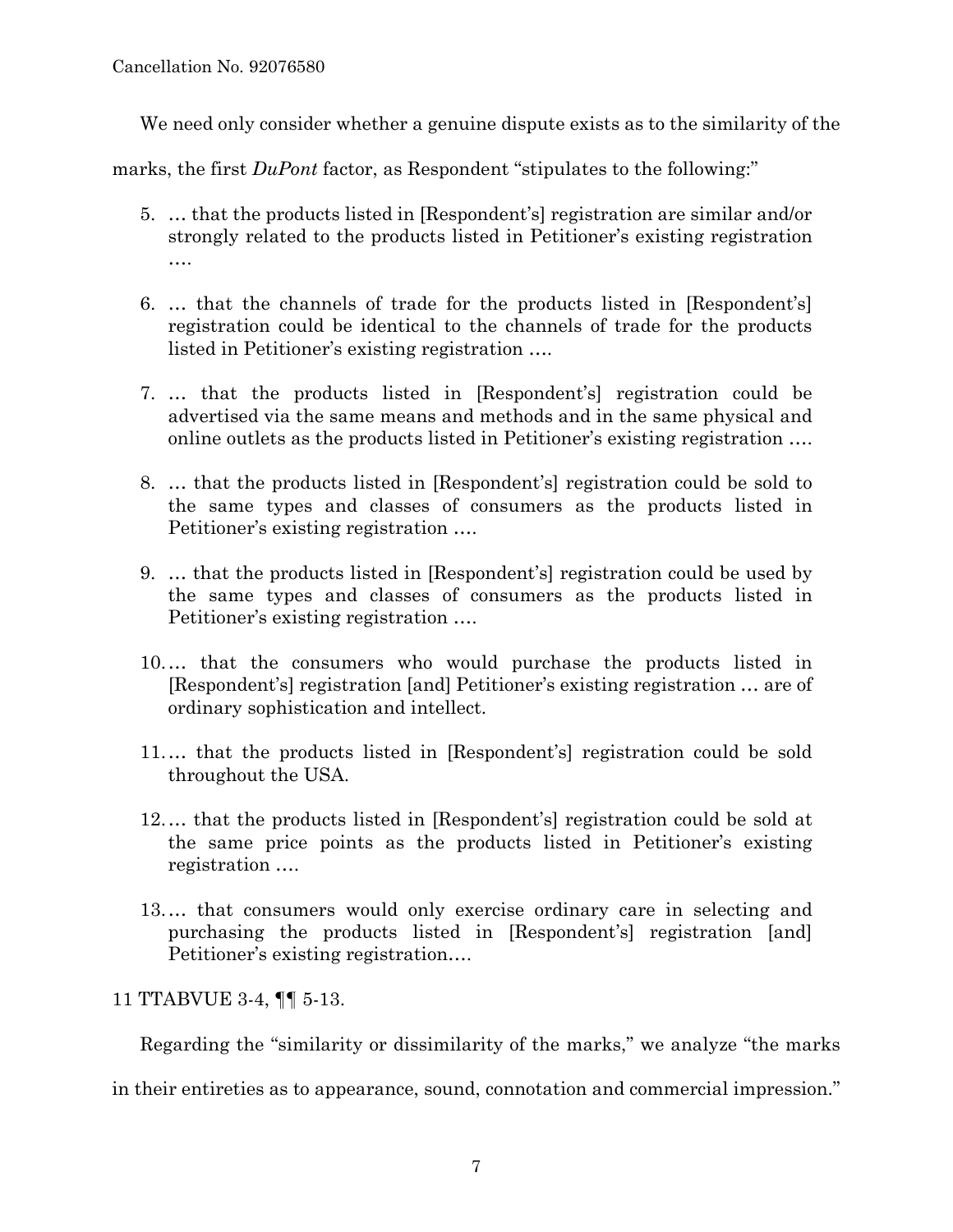*DuPont*, 177 USPQ at 567. Similarity as to any one of these elements suffices to support a likelihood of confusion. *See Krim-Ko Corp. v. Coca-Cola Co.*, 390 F.2d 728, 156 USPQ 523, 526 (CCPA 1968) (citation omitted); *In re Inn at St. John's, LLC*, 126 USPQ2d 1742, 1746 (TTAB 2018) (citations omitted), *aff'd mem.*, 777 F. App'x 516 (Fed. Cir. 2019).

Further, "[t]he proper test is not a side-by-side comparison of the marks, but instead 'whether the marks are sufficiently similar in terms of their commercial impression' such that persons who encounter the marks would be likely to assume a connection between the parties." *Coach Servs., Inc. v. Triumph Learning LLC*, 668 F.3d 1356, 101 USPQ2d 1713, 1721 (Fed. Cir. 2012) (citation omitted). The focus is on the recollection of the average purchaser, who normally retains a general rather than a specific impression of marks. *See Inter IKEA Sys. B.V. v. Akea, LLC*, 110 USPQ2d 1734, 1740 (TTAB 2014) (citations omitted).

Because the similarity or dissimilarity of the marks is determined based on the marks in their entireties, "[o]ur analysis cannot be predicated on dissecting the marks into their various components; that is, the decision must be based on a comparison of the entire marks, not just part of the marks." *In re Ox Paperboard, LLC*, 2020 USPQ2d 10878, at \*4 (TTAB 2020) (citing *Stone Lion Capital Partners, LP v. Lion Capital LLP*, 746 F.3d 1317, 110 USPQ2d 1157, 1161 (Fed. Cir. 2014), and *In re Nat'l Data Corp.*, 753 F.2d 1056, 224 USPQ 749, 751 (Fed. Cir. 1985)) (other citation omitted).

8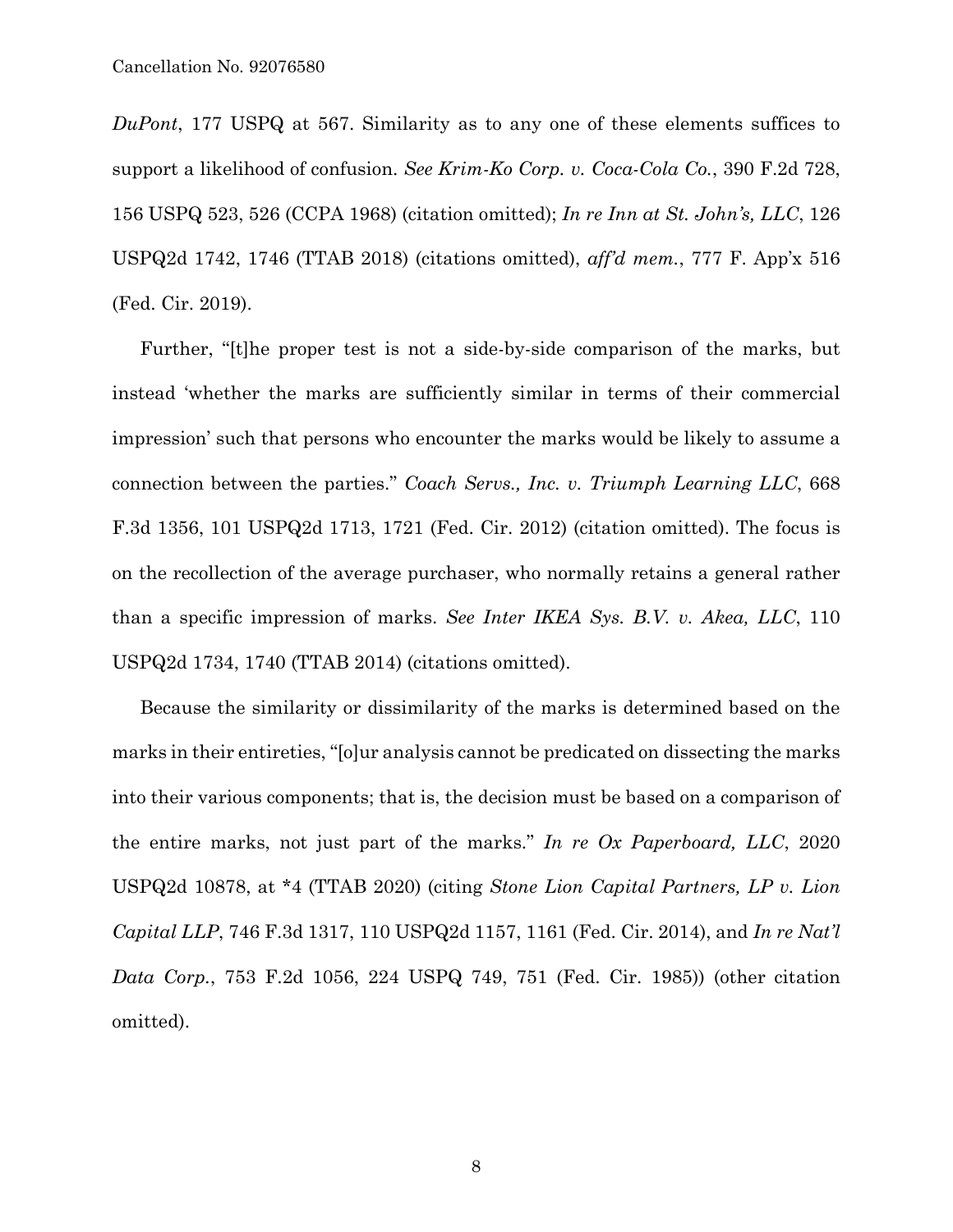To support its cross-motion for summary judgment, Petitioner asserts that the commercial impression of the marks are identical, and that any minor differences in punctuation and sentence structure are irrelevant. 15 TTABVUE 7-11. Specifically, Petitioner contends that the marks are "short declarative phrases which call a game participant an IDIOT and both start with the term YOU" (*id.* at 8); that they also are "implied conditionals" in which "linking verbs," that "mean essentially the same thing," "connect[] the subject (YOU) with the adjective (IDIOT)" (*id.*); and that the marks begin with YOU and end with IDIOT, the latter of which is the most distinctive and dominant element "as the other words in the marks are pronouns and verbs" (*id.* at 10-11). Further, Petitioner submits that consumers "are accustomed to encountering new products bearing substantially similar trademarks from the same source," such as "the release of sequels and expansion packs [of games] featuring slightly altered trademarks bearing the most distinctive element(s) of a previous mark." *Id.* at 9-10. Petitioner also proffers with the cross-motion:

- 1. A screenshot of its website depicting a game card featuring the phrase "You're an IDIOT!" in its YOU MUST BE AN IDIOT! board game (*id.* at 14);
- 2. Screenshots of its website depicting various board games from third parties and from Petitioner featuring similar marks, e.g., (a) Time's Up! and Time's UP! Title Recall Expansion 1, and (b) 1st & Goal, 1st & Goal Expansion Mideast Division, 1st & Goal Expansion Northeast Division, and 1st & Goal Expansion Southeast Division (*id.* at 17-22); and
- 3. A declaration from its president, Frank Dilorenzo, in which he verifies the preceding evidence and states that, "[s]ince at least 2006, the YOU MUST BE AN IDIOT! game has included game cards, including one which features the phrase 'YOU'RE AN IDIOT!,'" and that, "[i]n the tabletop industry, it is very common for game manufacturers to release sequels and expansion packs to successful games." *Id.* at 24, ¶¶ 4, 6. According to Mr. Dilorenzo,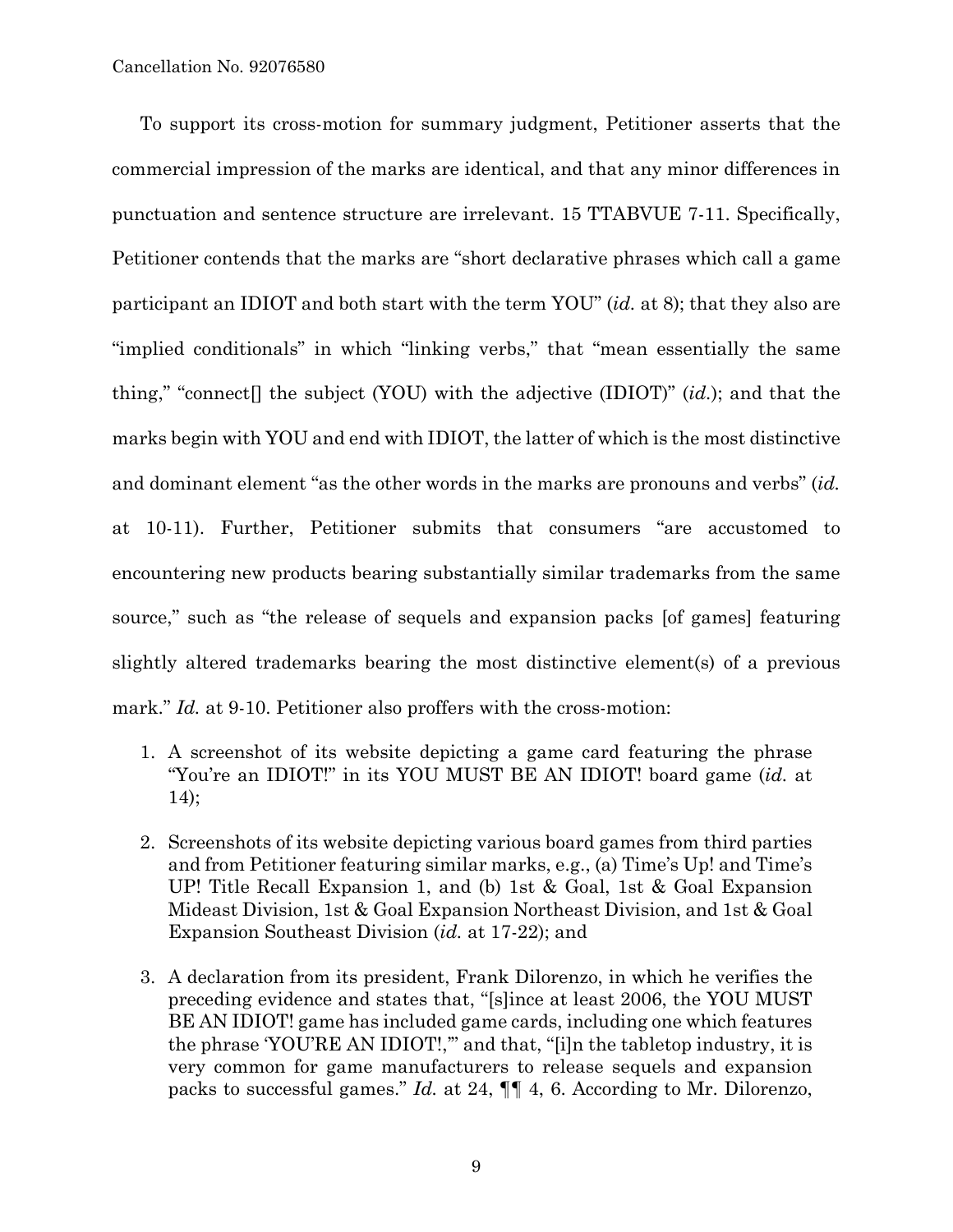"[t]hese sequels and expansion packs almost always incorporate the marks of the original game while incorporating some new elements or words along with new gameplay." *Id.* at 24, ¶ 6.

In response, Respondent argues that Petitioner is "factually incorrect" in stating that the marks "'both start with the term YOU'" (16 TTABVUE 2); that whether certain elements in the marks "mean essentially the same thing …. is of no consequence" (*id.* at 3); and that the evidence Petitioner submitted to illustrate that game sequels and expansion packs "always incorporate the marks of the original game while incorporating some new elements or words" actually shows identical marks, whereas the marks in this proceeding are not the same (*id.* at 3). Respondent offers no evidence in support of its position.

In view of these arguments and the evidence of record, and drawing all justifiable inferences in Respondent's favor as the non-moving party, we find that Petitioner has met its burden of demonstrating no genuine dispute that the marks are confusingly similar, which Respondent has failed to rebut. In particular, we find that Respondent's mark YOU'RE AN IDIOT is extremely similar in appearance and sound to Petitioner's mark YOU MUST BE AN IDIOT! as they end with the same distinctive AN IDIOT and begin with related wording: YOU'RE in Respondent's mark is a contraction that includes YOU in Petitioner's mark. "'RE" in Respondent's mark is a contraction of the word "are" which is a form of the word "be" in Petitioner's mark.[6](#page-9-0)

<span id="page-9-0"></span> <sup>6</sup> THE AMERICAN HERITAGE DICTIONARY OF THE ENGLISH LANGUAGE (2018) [\(https://www.ahdictionary.com/w](https://www.ahdictionary.com/)ord/search.html?q=be) last accessed May 18, 2022 ("Are" is the "[s]econd person singular and plural and first and third person plural present indicative of be"). The Board may take judicial notice of dictionary definitions, including online editions that exist in printed format. *See Univ. of Notre Dame du Lac v. J.C. Gourmet Food Imps. Co.*,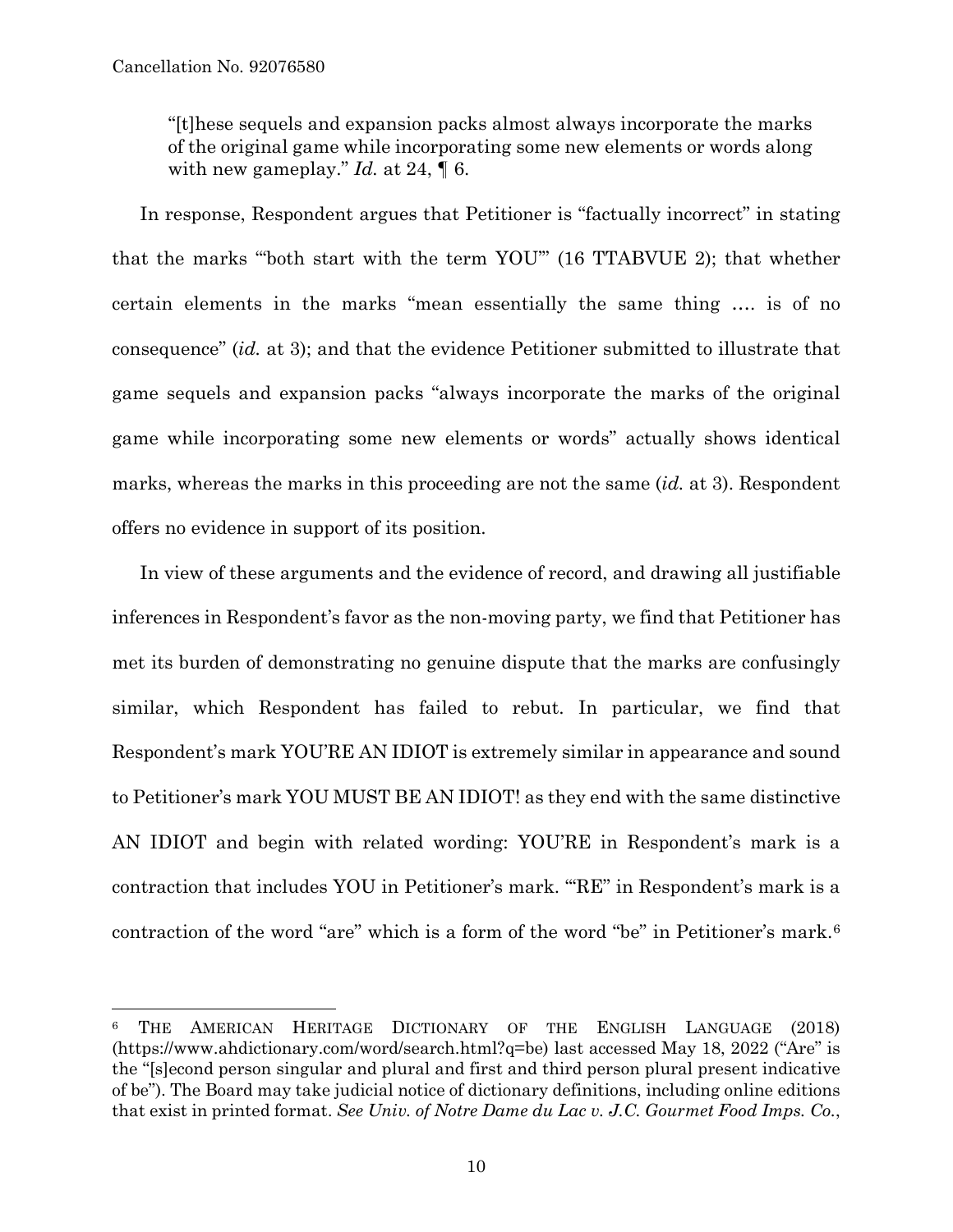$\overline{a}$ 

The term "MUST" in Petitioner's mark merely indicates the absence of any doubt that the person on the receiving end of the message is "an idiot." Further, cognizant that the focus is on the recollection of the average purchaser who normally retains a general rather than a specific impression of marks, *see Inter IKEA Sys.,* 110 USPQ2d at1740 (citations omitted), we find the marks are the same, or nearly so, in meaning and impression as they constitute essentially the same insult – telling a person, in this case a particular player in the game, that they are "foolish or stupid."[7](#page-10-0)

In view thereof, and given that the parties have not submitted any evidence or argument regarding other *DuPont* factors aside from those stipulated to by Respondent in Petitioner's favor, we further find no genuine dispute that there is a likelihood of confusion.

As Petitioner has carried its burden establishing no genuine dispute regarding entitlement to a statutory cause of action, priority, and likelihood of confusion, which Respondent has failed to rebut, Petitioner is entitled to judgment as a matter of law on its likelihood of confusion claim. Accordingly, Petitioner's cross-motion for

<sup>213</sup> USPQ 594, 596 (TTAB 1982) (citation omitted), *aff'd*, 703 F.2d 1372, 217 USPQ 505 (Fed. Cir. 1983); *In re Red Bull GmbH*, 78 USPQ2d 1375, 1377-78 (TTAB 2006).

<span id="page-10-0"></span><sup>7</sup> THE AMERICAN HERITAGE DICTIONARY OF THE ENGLISH LANGUAGE (2018) [\(https://www.ahdictionary.com/w](https://www.ahdictionary.com/)ord/search.html?q=idiot) last accessed May 18, 2022.